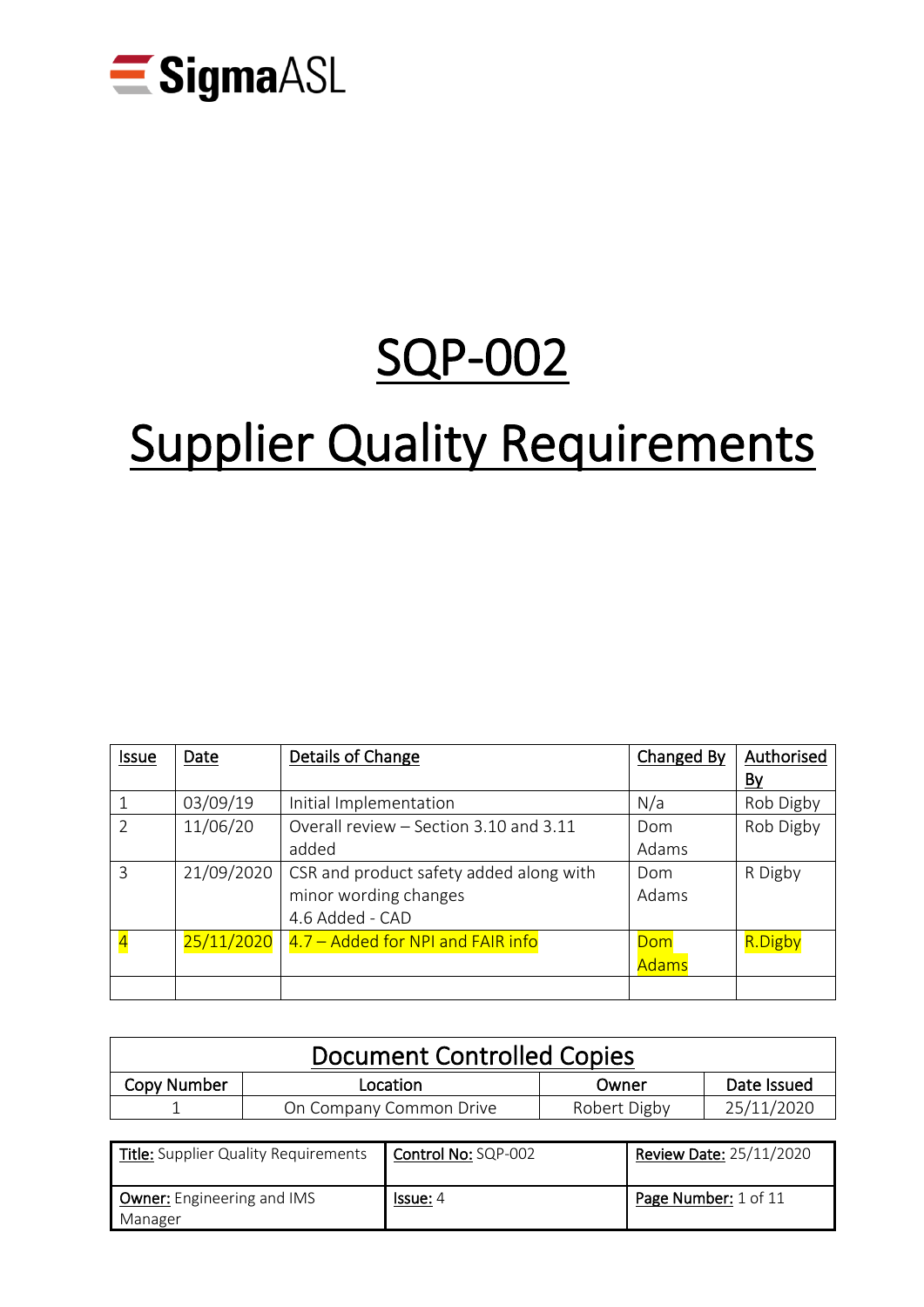

# Contents

| Title: Supplier Quality Requirements         | Control No: SQP-002 | <b>Review Date: 25/11/2020</b> |  |
|----------------------------------------------|---------------------|--------------------------------|--|
| <b>Owner:</b> Engineering and IMS<br>Manager | Issue: 4            | Page Number: 2 of 11           |  |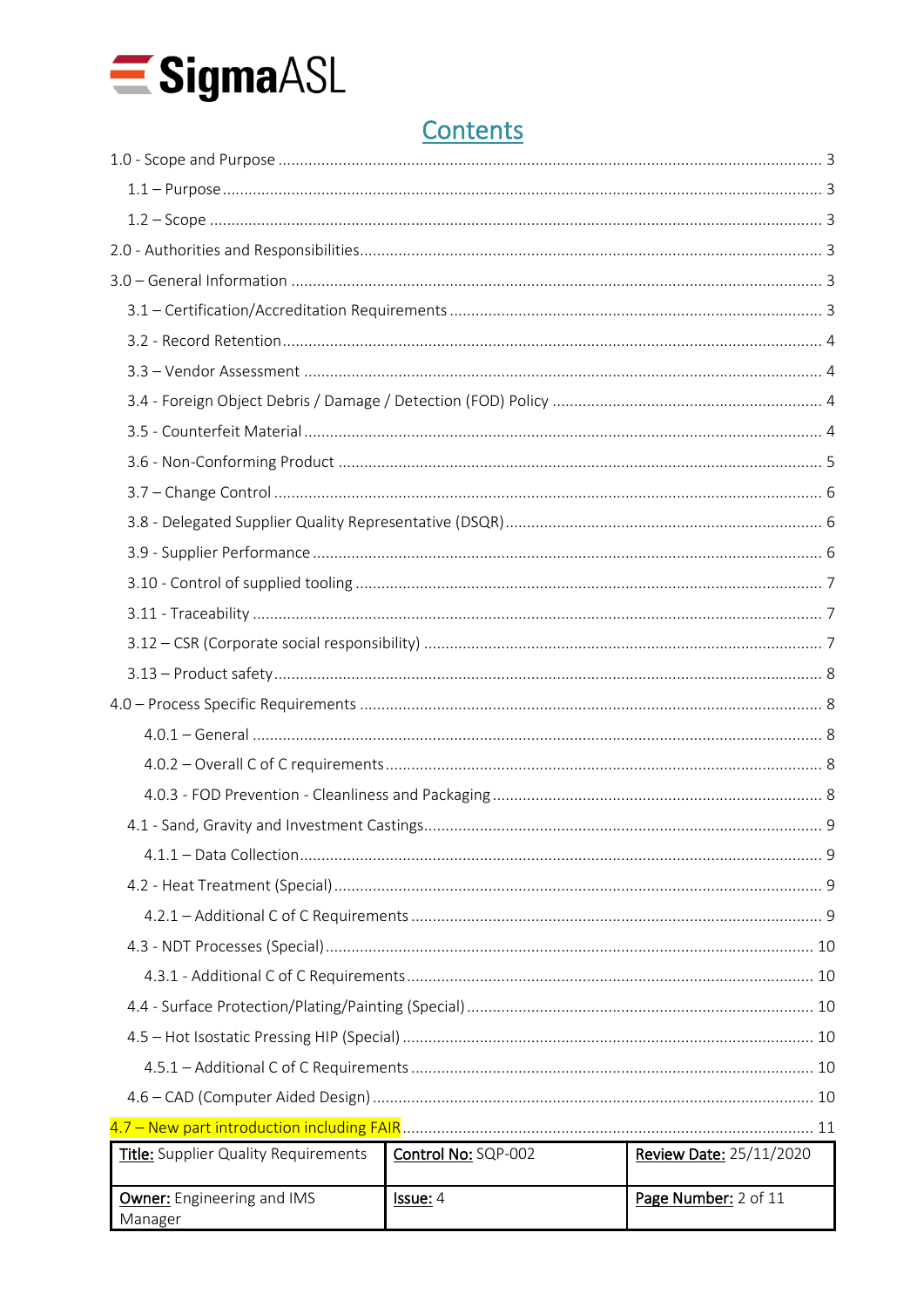

# <span id="page-2-0"></span>1.0 - Scope and Purpose

# <span id="page-2-1"></span>1.1 – Purpose

To ensure suppliers are aware of and conforming to the required standards of Sigma-ASL Limited and the organisations interested parties. Standards and requirements set by Sigma-ASL are to ensure its customer requirement and satisfaction is achieved.

# <span id="page-2-2"></span> $1.2 -$ Scope

This Quality Requirement Procedure stands for both products and services that are supplied to Sigma-ASL. This Procedure is based upon the international standard AS9100 plus additional Sigma-ASL requirements including the requirements of interested parties. The supplier shall adhere to all requirements outlined unless permission is given by Sigma-ASL.

# <span id="page-2-3"></span>2.0 - Authorities and Responsibilities

The Sub-Contractor shall be responsible for adhering to the requirements outlined in this procedure. This shall be declared on a form which will be supplied by Sigma-ASL (Yearly per Section 3.3)

Sigma-ASL shall be responsible for ensuring that all information and documentation communicated to the Sub-Contractor is correct, concise and conforming. Sigma-ASL shall also be responsible for instigating assessments and audits which shall be organised with the Sub-Contractors Quality Representative.

Sigma-ASL maintains the right to be allowed access to the Sub-Contractors manufacturing site within 48 hours of said request or notice.

# <span id="page-2-4"></span>3.0 – General Information

Once an order or contract has been accepted, the Sub-Contractor is responsible for complying with all the necessary requirements (drawings, specifications etc.). If there are any conflicting requirements between the supplied data, the drawing will always take precedence, unless otherwise specified.

If Sub-Contractors then use a sub-tier supplier, they shall be responsible for flow down of all the necessary requirements that are imposed in the orders or contract from Sigma-ASL. The terms and conditions supplied with each purchase order will be adhered to at all times and will override any conflicting information in this documented procedure.

# <span id="page-2-5"></span>3.1 – Certification/Accreditation Requirements

Sub-Contractors shall have and maintain a Quality Management System that is suitable to the product / service that is being supplied.

Sub-Contractors must have the appropriate third-party certification for the product / service they are providing.

Sigma-ASL requires suppliers to have ISO9001 or AS9100 unless otherwise agreed. For special

| <b>Title:</b> Supplier Quality Requirements  | Control No: SQP-002 | <b>Review Date: 25/11/2020</b> |
|----------------------------------------------|---------------------|--------------------------------|
| <b>Owner:</b> Engineering and IMS<br>Manager | <u>Issue:</u> 4     | Page Number: 3 of 11           |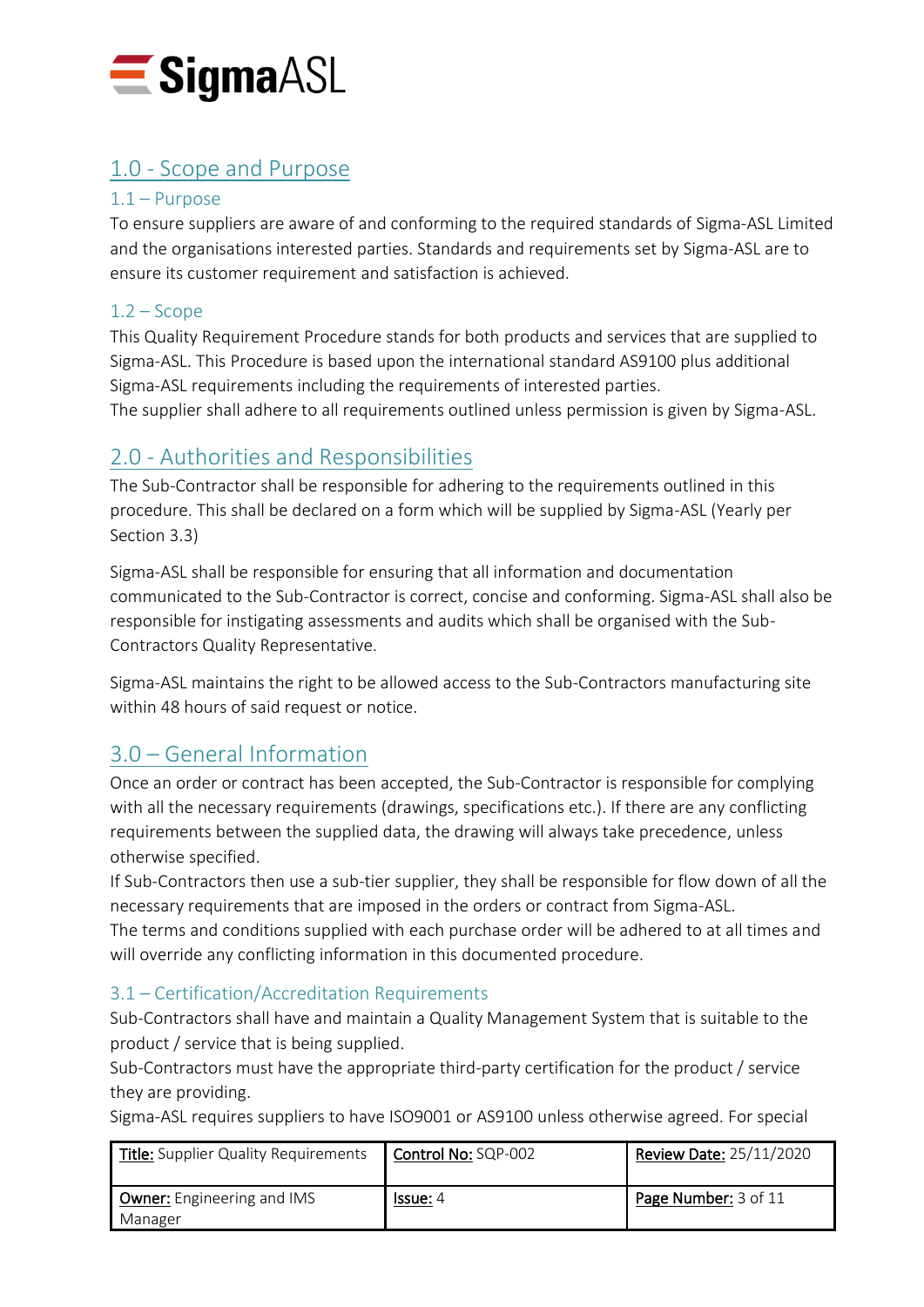# $\blacksquare$  Sigma $\triangle$ SL

processes Sub-Contractors are required to have NADCAP Accredited processes unless otherwise agreed with Sigma's Customer.

# 3.1.1 – Certificate of Conformity (C of C)

Unless otherwise stated in the contract a C of C (Certificate of Analysis when a material analysis has been carried out) will be required with each shipment. Someone who is designated to the supplier's internal requirements (Approved Signatory) must sign off the relevant documentation and ensure conformity in line with section 4.0.2 of this procedure, where applicable. Declaration of Conformity (D of C) is an acceptable alternative to a C of C but shall follow the same requirements.

When releasing parts to Sigma ASL's customer the supplier will add a statement on the CofC stating that the parts are being released on behalf of Sigma ASL.

# <span id="page-3-0"></span>3.2 - Record Retention

All manufacturing records relating to Sigma-ASL products must be retained by the Sub-Contractor. These records shall not be disposed of without Sigma-ASL's prior permission. The records must be stored in a manner that they are retrievable within 24 hours upon request and that it reduces any degradation that may occur.

# <span id="page-3-1"></span>3.3 – Vendor Assessment

Sigma-ASL require all suppliers to fill out a "Vendor Assessment Questionnaire" and supply copies of any current formal approvals. These shall be completed yearly and within 2 working weeks of receipt.

It is possible for Sigma-ASL to use a supplier without any of these third-party accreditations. This will have to be approved with an audit by Sigma ASL or by the end user; approval will be given in writing and/or certification.

# <span id="page-3-2"></span>3.4 - Foreign Object Debris / Damage / Detection (FOD) Policy

Sub-Contractors should have a FOD policy and procedure for the detection, prevention and removal of foreign debris (This is a mandatory requirement for SC's that are manufacturing Aerospace product). The FOD policy shall be used in all operations/areas within the Sub-Contractor's Organisation. Appropriate training and documentation shall be available to all staff involved in the process of Sigma-ASL parts and product.

Any special packaging supplied or used to pack castings (I.e. plastic caps and purpose made boxes) by Sigma-ASL must be maintained and kept clean by the Sub-Contractor. These will also be used by the Sub-Contractor to despatch back the relevant products to Sigma-ASL to the same standard in which it was received.

# <span id="page-3-3"></span>3.5 - Counterfeit Material

All materials, products and services provided to Sigma-ASL are subject to counterfeit/Conflict material control.

1 Counterfeit materials can include but are not limited to;

| Title: Supplier Quality Requirements         | Control No: SQP-002 | <b>Review Date: 25/11/2020</b> |
|----------------------------------------------|---------------------|--------------------------------|
| <b>Owner:</b> Engineering and IMS<br>Manager | <u>lssue:</u> 4     | Page Number: 4 of 11           |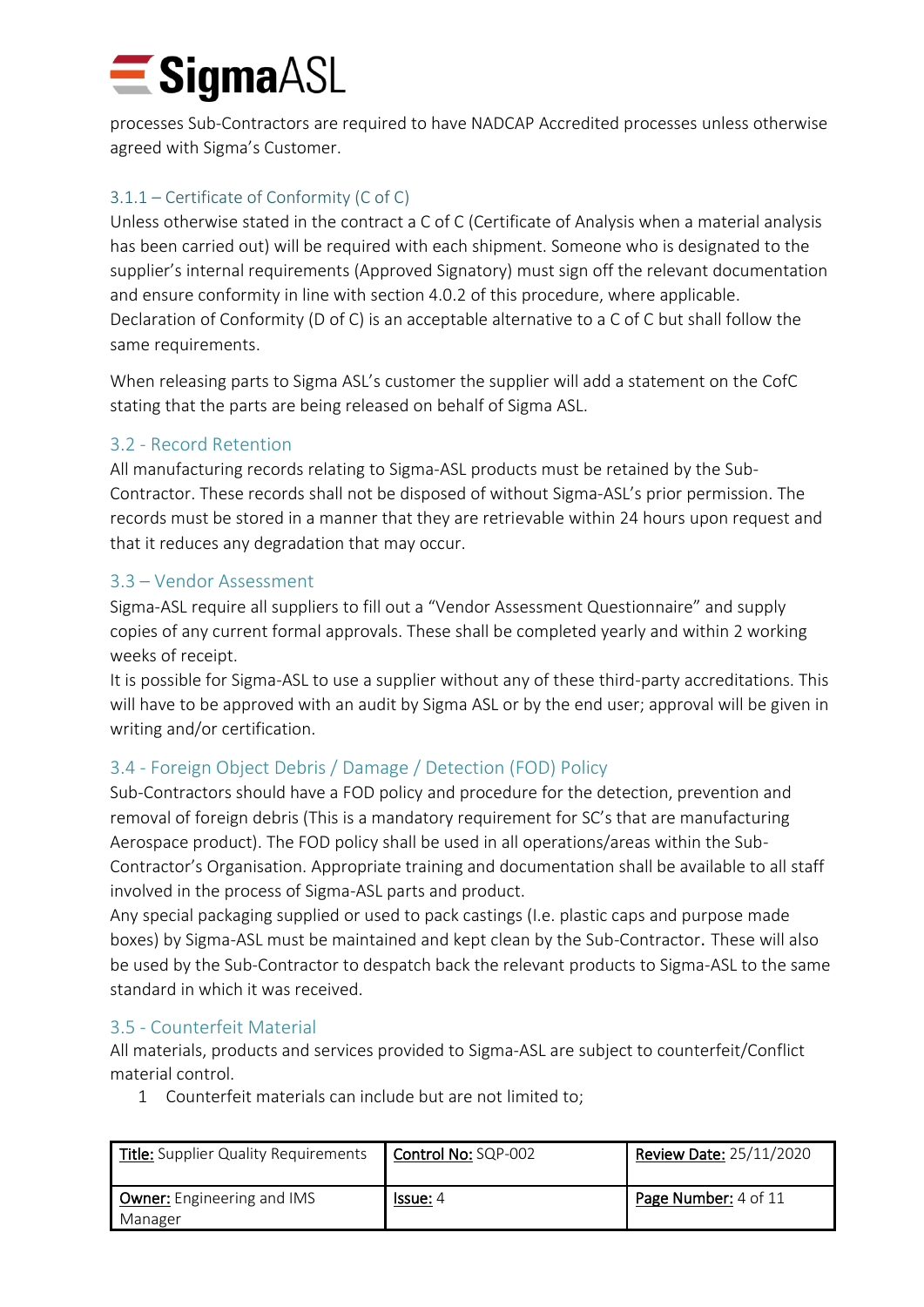

- i) An item that is used/refurbished when it is stated as new
- ii) An item that is an illegal copy of an OEM (Original Equipment Manufacturer)
- iii) An item that has labels stating conformity e.g. CE stamp, but is however not conforming to such requirements
- iv) An item that has failed testing, but the seller/manufacturer has stated that it has passed the requirements
- 2 Sub-Contractors are responsible for establishing full traceability of all parts/materials provided. They must be responsibly sourced and not contain any conflict minerals.
- 3 Raw Ingot shall be provided with a chemical analysis report and material dabs. This is then to be verified by the relevant sub-contractor with a chemical analysis test.
- 4 Non-Conforming Product shall be quarantined and subject to be rejected back to the relevant Sub-Contractor. Additional charges may be incurred at Sigma-ASL's discretion. This will include coverage for time wasted, additional resources used and any other factors which affect Sigma-ASL. Further actions will be in line with section 3.6 of this procedure.

# <span id="page-4-0"></span>3.6 - Non-Conforming Product

If products arrive without a relevant C of C/release documentation, Sigma-ASL reserves the right to reject the products back to the Sub-Contractor.

If the product received is not to the required standard or drawing requirement then all product/batch may be rejected back to the supplier. From this Sigma-ASL will decide if credit is required or if additional penalties have been incurred i.e. transport, time wasted etc. If not the Sub-Contractor shall rework or replace the product in question, it is at Sigma-ASL's discretion as to which.

If deemed necessary by Sigma-ASL, a Root Cause Analysis (RCCA/CAPA) will be required to be completed to resolve why the non-conformance occurred and to prevent it occurring again. If further analysis is required, an 8D report or equivalent report will be requested to be completed for an in-depth analysis of the problem. This shall be at Sigma-ASL's discretion also.

Product recall shall be required if a supplier suspects they have sent out non-conforming parts to an interested party. The Sigma ASL quality department shall be informed immediately of any requirement for product recall. From this Sigma ASL will work with the supplier to carry out the recall in a methodical manor to ensure all suspected product is accounted for.

Sigma ASL's supply chain shall not knowingly send non-conforming product or product that does not fully met requirements to another interested party without written consent (Concession) from either Sigma ASL.

| Title: Supplier Quality Requirements         | Control No: SQP-002 | <b>Review Date: 25/11/2020</b> |
|----------------------------------------------|---------------------|--------------------------------|
| <b>Owner:</b> Engineering and IMS<br>Manager | <b>Issue:</b> 4     | Page Number: 5 of 11           |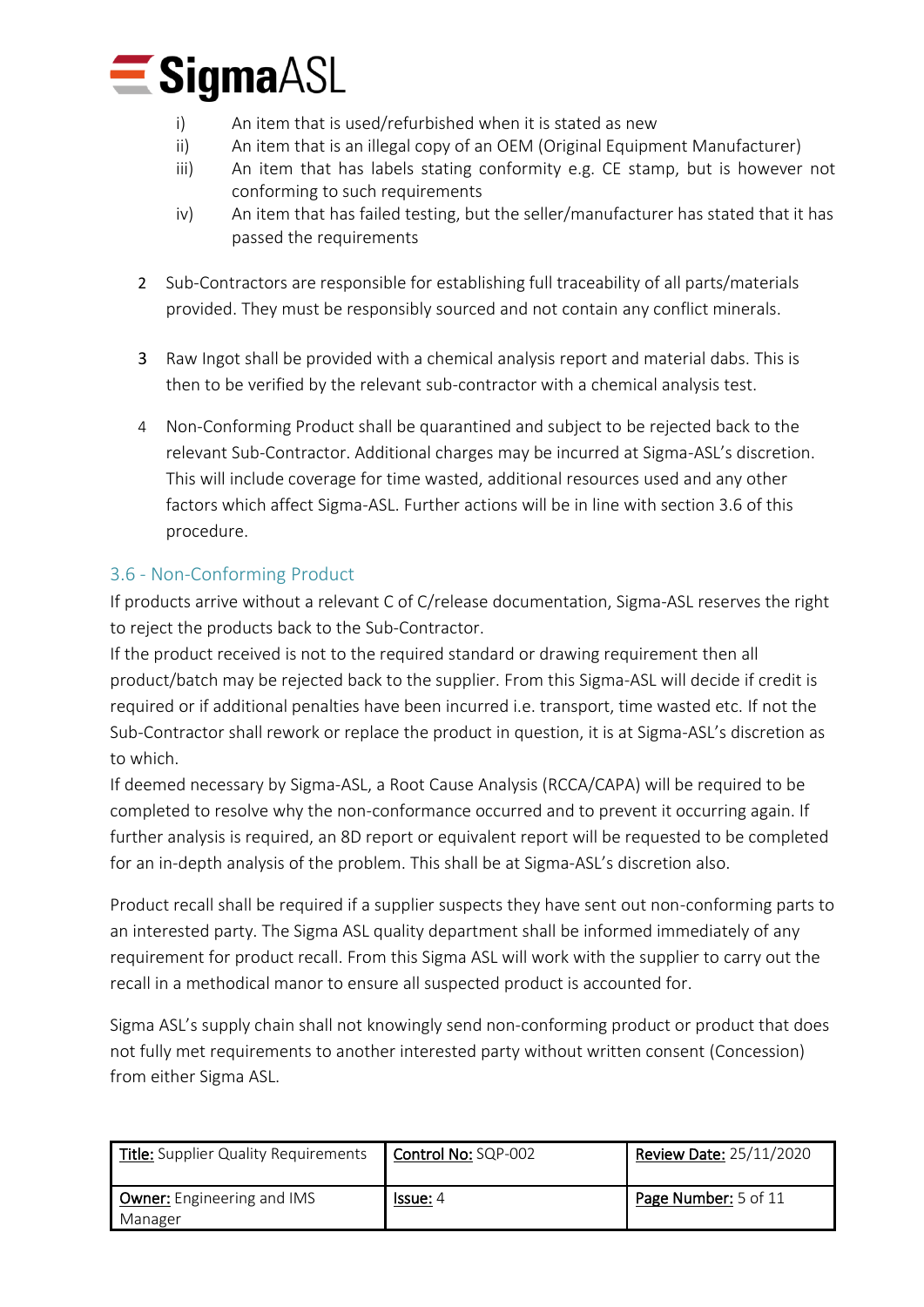

# <span id="page-5-0"></span>3.7 – Change Control

The Sub-Contractor may not make any changes to any Sigma-ASL product once a process has been Frozen or approved through the FAIR process.

Any significant changes to the Sub-Contractors organisation, including changes in, but not limited to;

- Top Management changes/restructure
- Premises/Manufacturing Location
- Anything that affects the Fit, Form or Function of Sigma Product.
- Relevant Contact Details
- Any repairs or maintenance carried out to Sigma-ASL owned equipment or tooling.

Where the supplier wishes to make a change to either the manufacturing process or the supply chain, they must first inform the Sigma ASL quality department. The request will then be processed and either an approval will be given or rejected for the proposed change. Under no circumstance will suppliers change the agreed manufacture process without approval of Sigma ASL quality.

# <span id="page-5-1"></span>3.8 - Delegated Supplier Quality Representative (DSQR)

For Logistical purposes, a Sub-Contractor may be approved as a DSQR. This will involve the Sub-Contractor inspecting and supplying the part direct to Sigma-ASL's end customer. Prior to receiving this approval, an audit/assessment will take place to ensure the feasibility and capability of the Sub-Contractor. The sub-contractor shall nominate competent personnel for DSQR. The Sub-Contractor will provide copies of the Approved signatories and/or stamps for Sigma-ASL's records.

DSQRs are required to send copies of the completed CofC for Sigma-ASL to review and produce an overall CofC for each batch of product. Both C of Cs will be returned to the Sub-Contractor which will then be sent to the end customer.

Sigma ASL acts as DSQR for its Clients and reserves the right for access to the organisations site for source inspection and other reasons where required.

## <span id="page-5-2"></span>3.9 - Supplier Performance

# The On-time delivery target (OTD/OTIF) set by Sigma-ASL for Sub-Contractors is 97%. The Quality performance target is set at 99%.

These two targets are analysed by Sigma ASL and a monthly score card will be sent to suppliers identified by Sigma ASL.

Targets are set around Sigma-ASL customers' minimum requirements.

A monthly "Performance Scorecard" shall be communicated to relevant staff at the Sub-

Contractors Organisation. This will score the Quality Performance and OTD/OTIF and any other comments from Sigma-ASL.

| <b>Title:</b> Supplier Quality Requirements  | Control No: SQP-002 | <b>Review Date: 25/11/2020</b> |
|----------------------------------------------|---------------------|--------------------------------|
| <b>Owner:</b> Engineering and IMS<br>Manager | <b>Issue:</b> 4     | Page Number: 6 of 11           |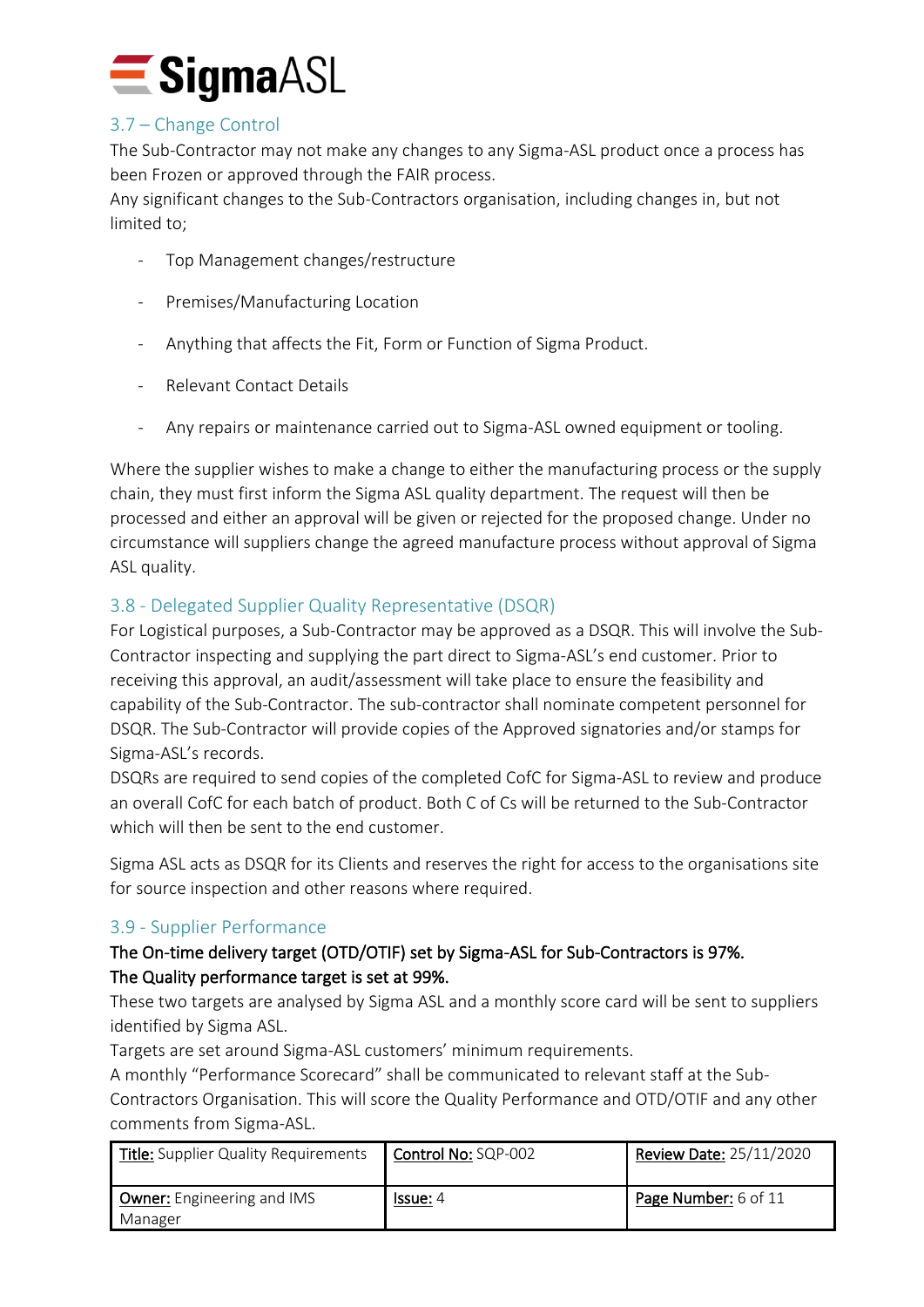# $\blacksquare$  Sigma $\triangle$ SL

If targets are not achieved consistently Sigma-ASL shall request that Corrective Actions are carried out in a manner as per Section 3.6 Paragraph 3. Further Actions may be taken if no improvement is evident at the discretion of Sigma-ASL.

# <span id="page-6-0"></span>3.10 - Control of supplied tooling

- Supplier who receives the tool is to inspect it for damage and conformity. If there is any discrepancy this shall be reported back to Sigma ASL quality who will inform the customer immediately.
- Unless otherwise informed by Sigma ASL, the supplier is to allocate the tooling an identification number. This shall be permanently marked on the tooling by the supplier in an appropriate area using a suitable method.
- The supplier shall store the tooling in such a way as to prevent degradation / damage to the tool. It shall be easily retrievable.
- Tooling shall be checked by the supplier for damage prior to use. Any non-conformance found either before or during production relating to the tolling shall be immediately reported to Sigma ASL quality who shall inform the customer.
- Tooling identified for calibration shall be have calibration carried out at the supplier or returned to Sigma for verification or 3<sup>rd</sup> party for verification.
- When transporting tooling, sub-contractors shall ensure adequate packaging and transport as to ensure the integrity / conformity of the tool.

# <span id="page-6-1"></span>3.11 - Traceability

The sub-contractor shall always maintain full traceability throughout and after manufacturing / processing of Sigma ASL products. Identification is to be traceable back to the raw material.

# <span id="page-6-2"></span>3.12 – CSR (Corporate social responsibility)

All suppliers agree to follow the CSR goals of Sigma ASL that follow,

- Ethics Carry out business in an ethical way such as being transparent with all interested parties and striving for balance in social, environmental, and economic sectors to ensure a responsible and sustainable process.
- Anti-Slavery Sigma ASL expects its supply chain to have a suitable anti-slavery and human trafficking policy. We have a zero-tolerance approach to Slavery and expect all our supply chain to share our values.
- Anti-Bribery Sigma ASL expects its supply chain to adhere to an anti-bribery mentality. Bribery is the act of offering, giving, promising, or soliciting something of value to have influence on decisions. There is a zero tolerance to bribery either with Sigma ASL or any other interested parties.
- **Counterfeit material** As detailed in section 3.5 of this specification

| <b>Title:</b> Supplier Quality Requirements  | Control No: SQP-002 | Review Date: 25/11/2020 |
|----------------------------------------------|---------------------|-------------------------|
| <b>Owner:</b> Engineering and IMS<br>Manager | <u>lssue:</u> 4     | Page Number: 7 of 11    |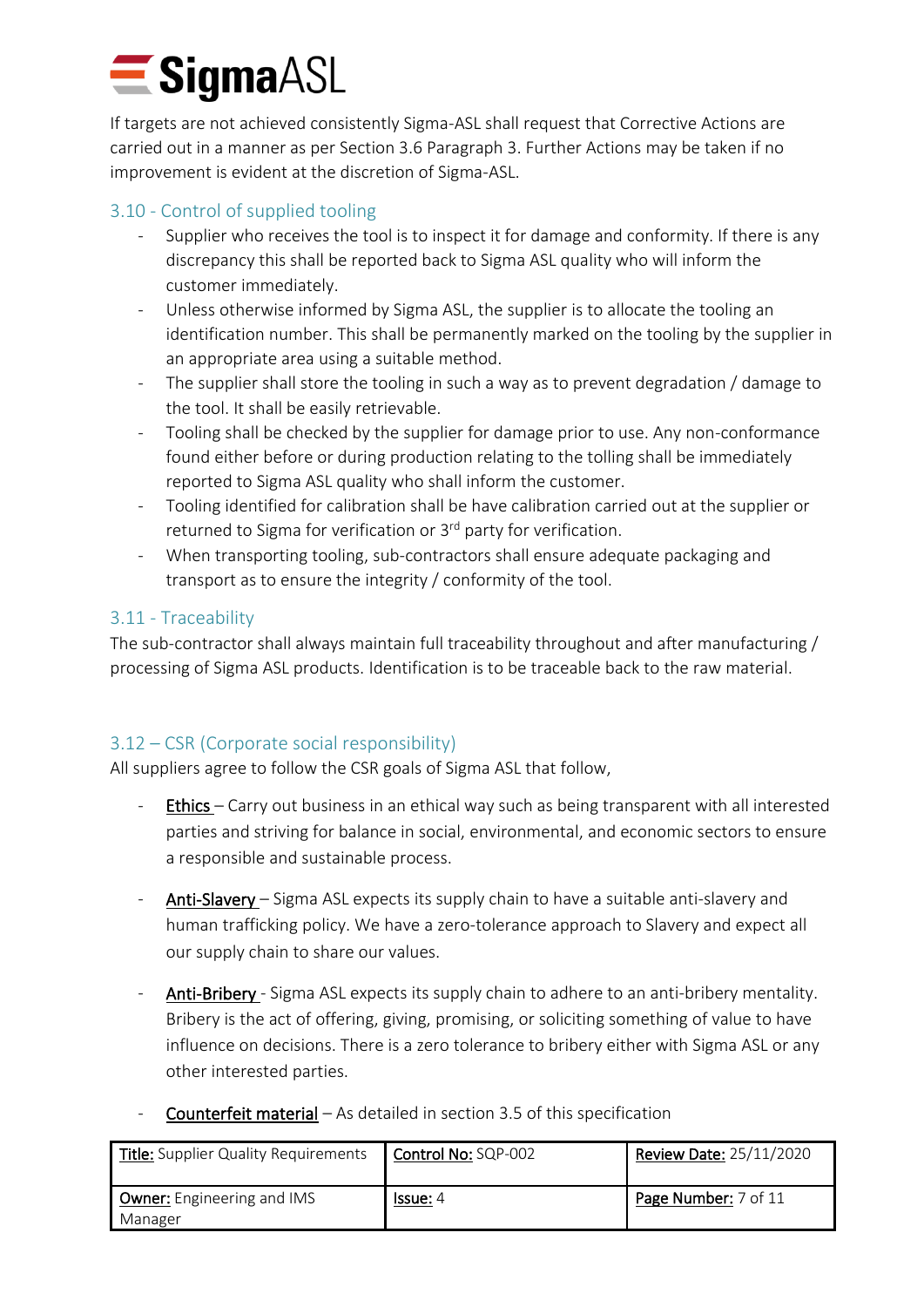

# <span id="page-7-0"></span>3.13 – Product safety

Product safety will be considered in context with each individual companies' entire operation. Each suppliers will;

- Asses any hazards and manage the risks of any process they are carrying out including the outgoing parts.

- Manage any safety critical items as detailed by the customer.

- Analyse and report any occurrence where product safety is compromised. This will encompass the preventative actions including training of staff / suppliers etc.

# <span id="page-7-1"></span>4.0 – Process Specific Requirements

## <span id="page-7-2"></span> $4.0.1 - General$

For Aerospace product, Sub-Contractors are required to be Nadcap approved for special processes unless otherwise authorised. These are indicated in the titles below with "(Special)" to Highlight this.

The requirements stated in the sub sections below refer to Aerospace requirements only. If product is manufactured for other sectors (Automotive, Waterworks etc) then the relevant Quality Management System i.e. ISO9001, IATF 16949 etc shall apply unless requested by Sigma-SL.

## <span id="page-7-3"></span>4.0.2 – Overall C of C requirements

Certificate of Conformity information shall be as below, but is not limited to;

- Declaration of Conformity i.e. "Manufactured in accordance with AS9100" etc
- Reference and conformation to Sigma-ASL purchase order number, Part number, Part Drawing Issue number, Quantity Conforming and Non-Conforming, Serial Numbers if applicable and other unique information i.e. Internal Report Numbers.
- Unique reference number used (Test report number)
- Date

A copy of the C of C and other documentation shall be placed inside the packaging with the product.

## <span id="page-7-4"></span>4.0.3 - FOD Prevention - Cleanliness and Packaging

All product shall be free from any adhering or loose sand and debris prior to packing, also any packing material shall be clean and free from debris. Packaging in accordance with SQP-017. On Completion of the manufacturing process, product shall not be stored or packaged with any

| <b>Title:</b> Supplier Quality Requirements | Control No: SQP-002 | <b>Review Date: 25/11/2020</b> |
|---------------------------------------------|---------------------|--------------------------------|
| Owner: Engineering and IMS<br>Manager       | <u>Issue:</u> 4     | Page Number: 8 of 11           |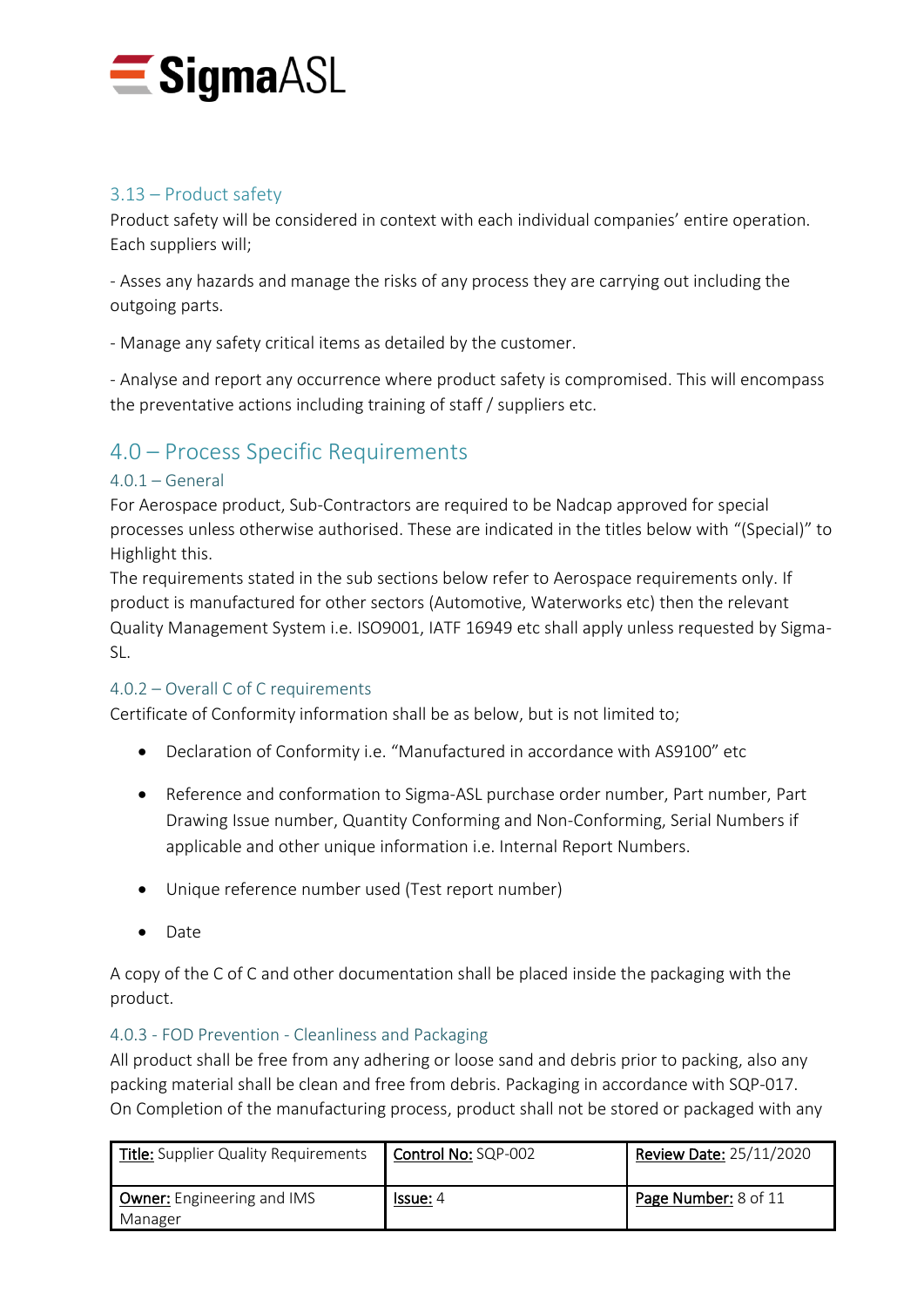potential for component to component contact (Impact and Handling Damage) and shall be protected from dirt, debris and any moisture.

# <span id="page-8-0"></span>4.1 - Sand, Gravity and Investment Castings

Sub-Contractors providing this product for Sigma-ASL are required to be AS9100 accredited.

# <span id="page-8-1"></span>4.1.1 – Data Collection

Data recording is essential for Process Control. The following areas must have specific information recorded for future reference, Product Approval (FAIR/PPAP) and subsequent process audits from Sigma-ASL and other Interested parties.

- Cast Metal Temperatures
- Atmospheric Temperature and Humidity
- Furnace and Mould Temperature (Investment and Gravity)
- Percentage of Virgin Ingot and Revert (Runners, Risers and untainted scrap)
- Information shall be recorded under a unique reference number

# <span id="page-8-2"></span>4.2 - Heat Treatment (Special)

Sub-Contractors providing this process shall have a QMS accredited to AS9100 and the relevant Nadcap Process accreditation.

All product and test bars shall be heat treated to the required state as shown in drawings and the Sigma-ASL Purchase Order.

A hardness test is required by the Sub-Contractor to ensure conformity prior to despatch.

Non-Conforming product shall be marked up using a tag or label and shall be sent back to Sigma-ASL. The Sub-Contractor shall not dispose of the product.

## <span id="page-8-3"></span>4.2.1 – Additional C of C Requirements

C of C's for the Heat treatment Process shall also include, as a minimum requirement, information on;

- Heat Treatment state detail (T6, T71 etc)
- Test Bars Quantity
- Nadcap Process Specification i.e. AC7\*\*\* etc.
- Hardness result / test report
- Heat Treatment Graphs

| <b>Title:</b> Supplier Quality Requirements  | Control No: SQP-002 | Review Date: 25/11/2020 |
|----------------------------------------------|---------------------|-------------------------|
| <b>Owner:</b> Engineering and IMS<br>Manager | <b>Issue:</b> 4     | Page Number: 9 of 11    |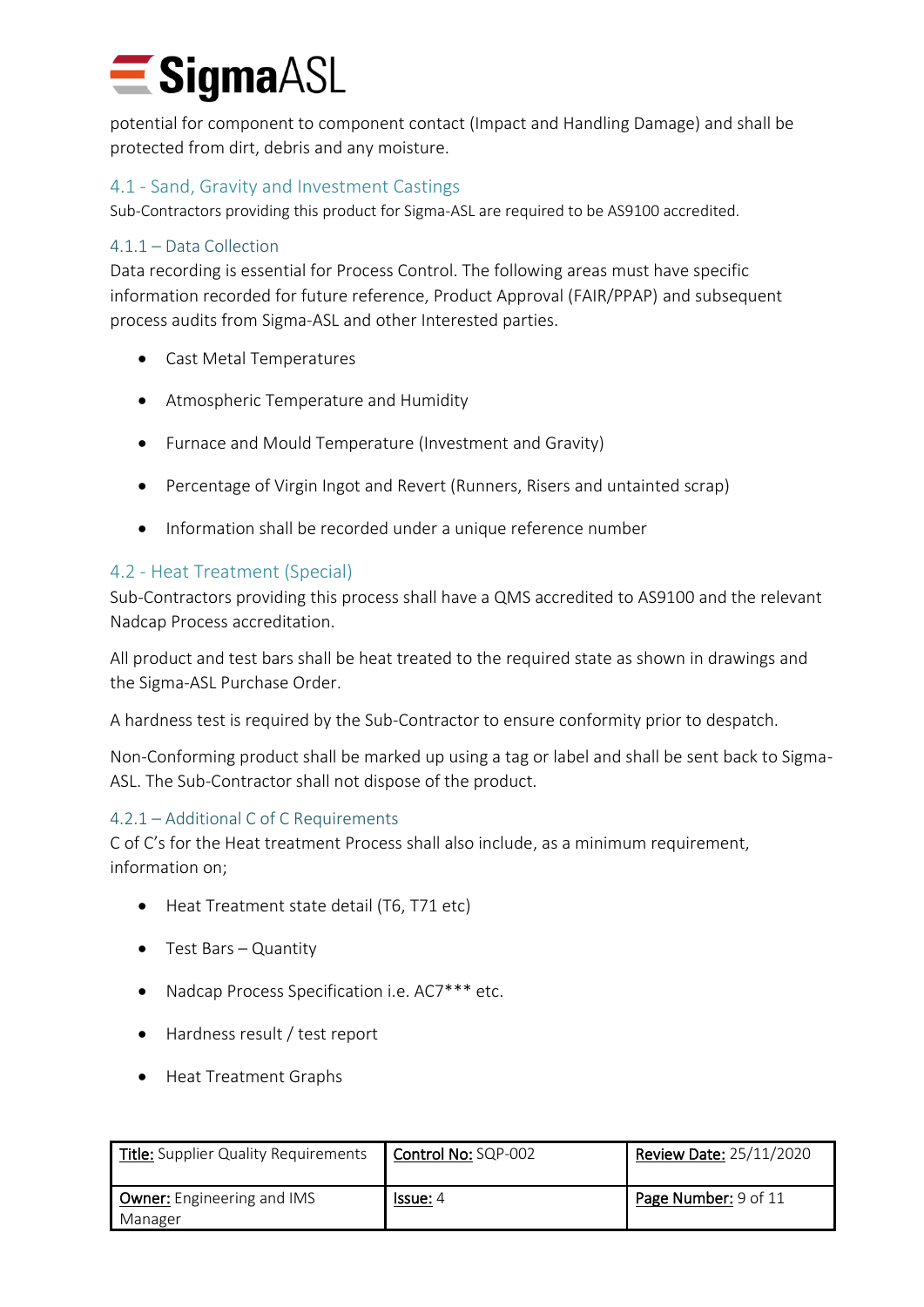

# <span id="page-9-0"></span>4.3 - NDT Processes (Special)

Sub-Contractors providing this process shall have a QMS accredited to AS9100 and the relevant Nadcap Process accreditation.

Non-Conforming product shall be marked up using a tag or label and shall be sent back to Sigma-ASL. The Sub-Contractor shall not dispose of the product.

Conforming product shall have any indication marking (Shot Identification) removed prior to despatch. Photographs may be included in the report to show any relevant areas of the product.

## <span id="page-9-1"></span>4.3.1 - Additional C of C Requirements

C of C's for any NDT Process shall also include, as a minimum requirement, information on;

- Report reference (Report Number)
- Relevant photographs if necessary
- Nadcap Process Specification i.e. AC7\*\*\* etc.

## <span id="page-9-2"></span>4.4 - Surface Protection/Plating/Painting (Special)

Sub-Contractors providing this process shall have a QMS accredited to AS9100 and the relevant Nadcap Process accreditation.

#### <span id="page-9-3"></span>4.5 – Hot Isostatic Pressing HIP (Special)

Sub-Contractors providing this process shall have a QMS accredited to AS9100 and the relevant Nadcap Process accreditation.

#### <span id="page-9-4"></span>4.5.1 – Additional C of C Requirements

C of C's for the HIP Process shall also include information on;

- Process temperatures or Specification details
- Test Bars Quantity
- Nadcap Process Specification i.e. AC7\*\*\* etc.

#### <span id="page-9-5"></span>4.6 – CAD (Computer Aided Design)

Sub-Contractors providing CAD services shall have a QMS accredited to ISO9001.

| <b>Title:</b> Supplier Quality Requirements  | <b>Control No: SQP-002</b> | Review Date: 25/11/2020 |
|----------------------------------------------|----------------------------|-------------------------|
| <b>Owner:</b> Engineering and IMS<br>Manager | <u>Issue:</u> 4            | Page Number: 10 of 11   |